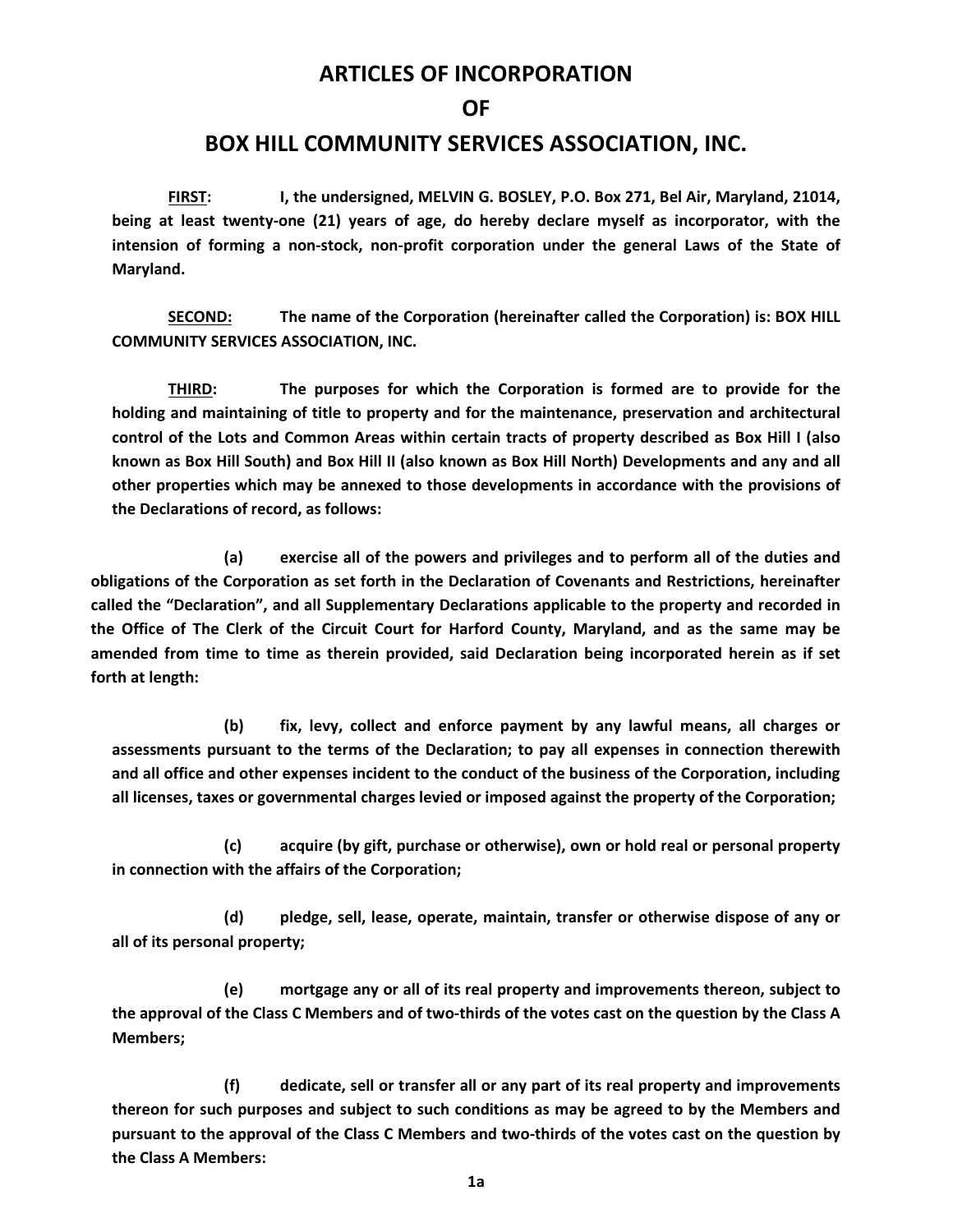**(g) participate in mergers and consolidations with other non-profit corporations organized for the same purposes or annex additional property and Common Area, as provided in the Declaration;** 

 **(h) to apply for and obtain, purchase or otherwise acquire any licenses, rights, permits and the like as may be used for any of the purposes of the Corporation;** 

 **(i) to have the power, either directly or indirectly, either alone or in conjunction with and in cooperation with others, to do any and all lawful acts and things and to engage in any and all lawful activities which may be necessary, useful, suitable, desirable or proper for the furtherance, accomplishment, fostering or attainment of any or all of the purposes for which the Corporation is organized and to aid or assist other organizations whose activities are such as to further, accomplish, foster or attain any such purposes;** 

 **(j) to have and to exercise any and all powers, rights and privileges which a Corporation organized under the General Corporation Laws of the State of Maryland by law may now or hereafter have or exercise.** 

 **No substantial part of the activities of the Corporation shall be devoted to attempting to influence legislation by propaganda or otherwise within the meaning of the postscriptive provisions of the Internal Revenue Code. The Corporation shall not directly or indirectly participate in, or intervene in, (including the publishing or distributing of statements) any political campaign on behalf of or in opposition to any candidate for public office.** 

 **FOURTH: Every person or entity who is a record owner of a fee or undivided fee interest in any lot which is subject to the Declarations, including contract sellers, shall be an owner member of the Corporation as defined herein. The membership provisions are not intended to include, and do not include, persons or entities who hold an interest merely as security for the performance of an obligation. Every lessee of a living unit which is subject to the Declarations shall be a lessee member of the Corporation, notwithstanding the fact that the living unit may be subject to a ground rent. The following classifications shall be members of the Corporation:** 

- **(a) Class A Members.** 
	- **(1) Class A Members shall include all record owners of** 
		- **(A) the fee simple interest in a Lot;**

**(B) the holder of a leasehold interest which may be converted to a fee interest pursuant to Section 8-110, Annotated Code of Maryland, "Real Property".** 

- **(2) Class A Members shall not include** 
	- **(A) the holder of an interest merely as security for the performance of an**

**obligation;**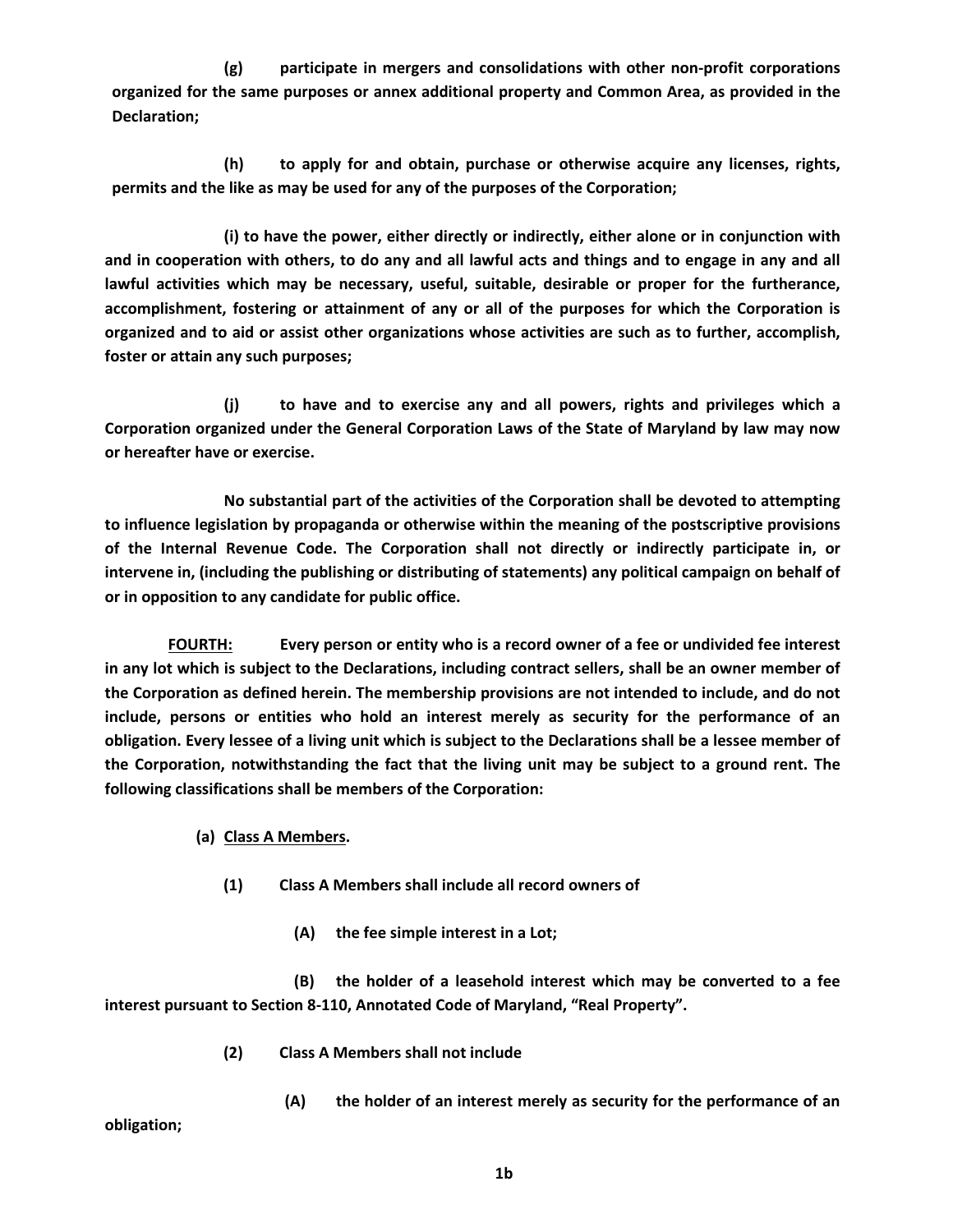**(B) the owner of fee subject to long term lease which may be converted to a fee interest pursuant to Section 8-110, Annotated Code of Maryland, "Real Property"; and** 

**(C) a Developer having Class C Membership rights.** 

 **(3) A contract seller who is a Class A Member shall retain such membership until title is transferred unless a written document is filed with the Association which designated the purchaser as the Class A Member.** 

 **(b) Class B Members.** 

 **Class B Members shall be occupants of Living Units who are owners or tenants holding a written lease having an initial term of at least twelve months.** 

 **(c) Class C Members.**

 **Class C Members shall be the Developer as defined in the Declaration.** 

 **FIFTH: Voting Rights. Voting right of Members shall be as follows:** 

- **(a) Class A Members shall be entitled to one vote for each lot owned.**
- **(b) Class B Members shall be entitled to one vote for the Living Unit occupied.**
- **(c) Class C Members shall be entitled to one vote to be exercised collectively by all persons or companies who qualify as developers and who have waived their rights to participate in the exercise of this vote.**

 **(d) The vote for any membership which is held by more than one person may be exercised by any one of them, unless any objection or protest by any other holder of such membership is made prior to the completion of a vote, in which case the vote for such membership shall not be counted. For the purposes of this paragraph, notice of a scheduled meeting to any one person of any membership shall be deemed as notice to all persons of that membership, unless the Corporation is requested in writing by the person who is requesting specific notice of any meetings.** 

 **(e) Any person or entity qualifying as a member of more than one voting class, may exercise those votes to which he is entitled for each such class of membership, except as otherwise prohibited.** 

 **(f) Where a vote of the Members is required, the Board of Directors shall, by resolution, determine whether the questions shall be decided by referendum or at a meeting, and give notice thereof as provided in the By-Laws.** 

 **(g) The Corporation may suspend or restrict the right of any Member, except a Class C Member, to vote as a means of enforcing compliance with the provisions of the Corporation Charter and By-Laws, the Declarations, or, of collecting assessments that are in default, provided rules for the suspension or limitation of the right to vote is provided for in the By-Laws.**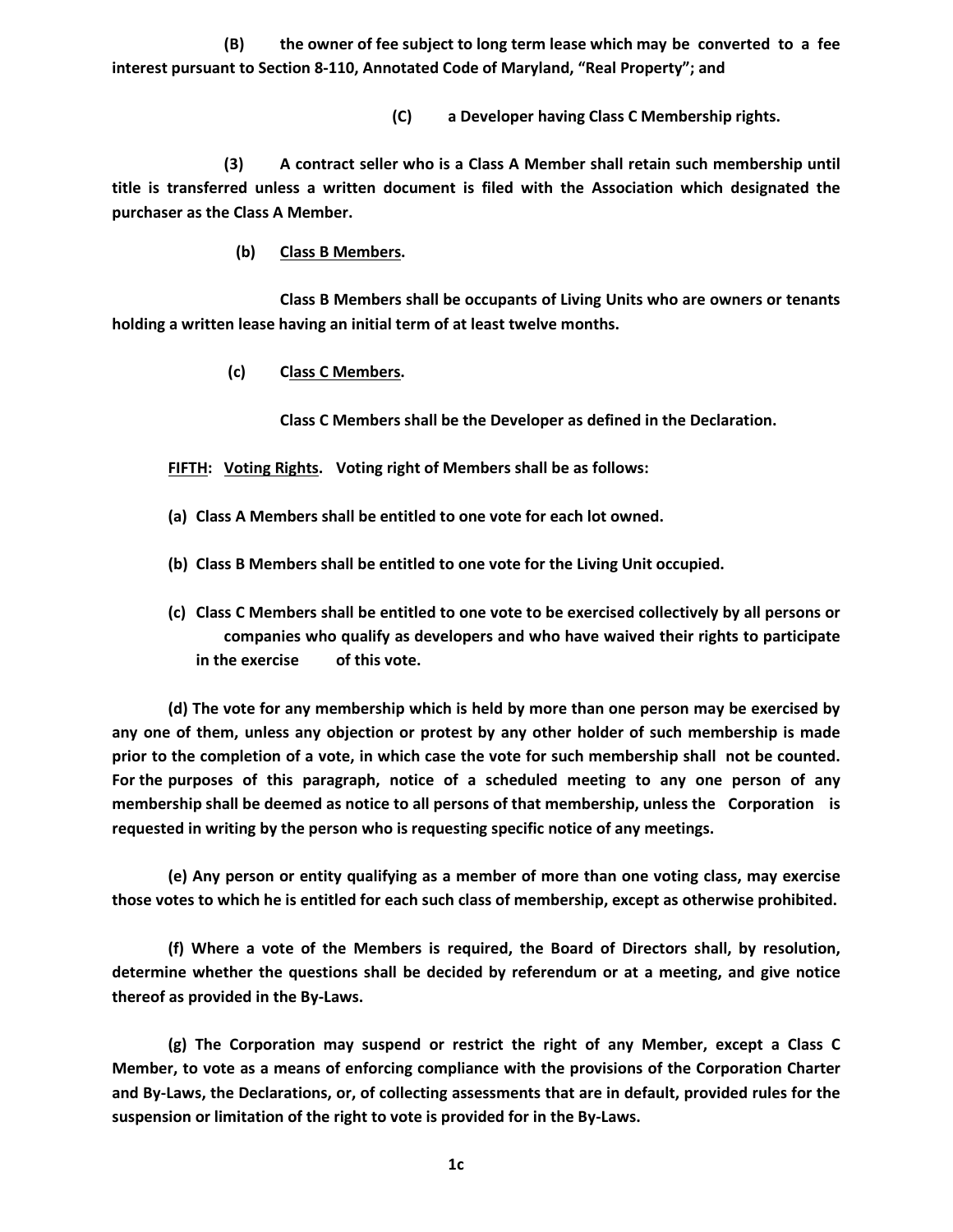**SIXTH: The post office address of the principal office of the Corporation in Maryland is P.O. Box 271, Bel Air, Maryland 21014. The name and post office address of the Resident Agent of the Corporation in Maryland is Melvin G. Bosely, One Bel Air South Parkway, Bel Air, Maryland 21014, for the purpose of accepting service in the State of Maryland. Said Resident Agent is a citizen of the State of Maryland and actually resides therein.** 

 **SEVENTH: This Corporation is not organized for the pecuniary profit of its directors, officers, or members, nor may it issue stock nor declare not distribute dividends, and no part of its net income shall inure to the benefit of any director, officer or member, and any balance of money or assets remaining after the full payment of corporate obligations of all and any kind shall be devoted solely to the non-profit purposes of the Corporation.** 

 **EIGHTH: The Corporation shall have three (3) directors until the first membership meeting and thereafter the affairs of this Corporation shall be managed by a board of up to nine (9) directors, who need not be members of the Corporation. The number, term of office and method of selection shall be as provided in the By-Laws of the Corporation. The name and address of the persons who are to act in the capacity of directors until the selection of their successors are:** 

| Roy A. Bosely           | P.O. Box 271, Bel Air, Maryland 21014 |
|-------------------------|---------------------------------------|
| <b>Melvin G. Bosely</b> | P.O. Box 271, Bel Air, Maryland 21014 |
| Michael M. Richards     | P.O. Box 271, Bel Air, Maryland 21014 |

 **NINTH: The Corporation may be dissolved with the assent given in writing and signed by the Class C Member and by not less than two-thirds (2/3) of the Class A Members. Notwithstanding the aforegoing, the Corporation shall not be finally dissolved without first having disposed of any and all property that is held by the Corporation to another corporation, association or governmental agency. In the event that the Charter of this Corporation shall lapse for any reason, the Board of Directors shall continue as a governing board for an unincorporated association wherein all members shall have the same rights and obligation for the unincorporated association as if the Corporation were continuing in full force and effect. All actions taken after the lapse of the Charter shall, unless otherwise provided for by law, by the actions of the unincorporated association and not those of the Corporation.** 

 **TENTH: The duration of the Corporation shall be perpetual unless dissolved as provided for herein.** 

 **ELEVENTH: Amendment of these Articles shall require the assent of the Class C Member and of seventy-five percent (75%) of the Class A and Class B Members, except that for a period of two (2) years from and after the date of the filing of these Articles, amendments required by the Federal Housing Administration and/or the Veterans Administration as a condition of approval of this Charter, shall only require the assent of the Class C Member.** 

 **TWELFTH: Invalidation of any of these Articles or section of articles by judgment or court order shall in no way affect any other provisions which shall remain in full force and effect.**